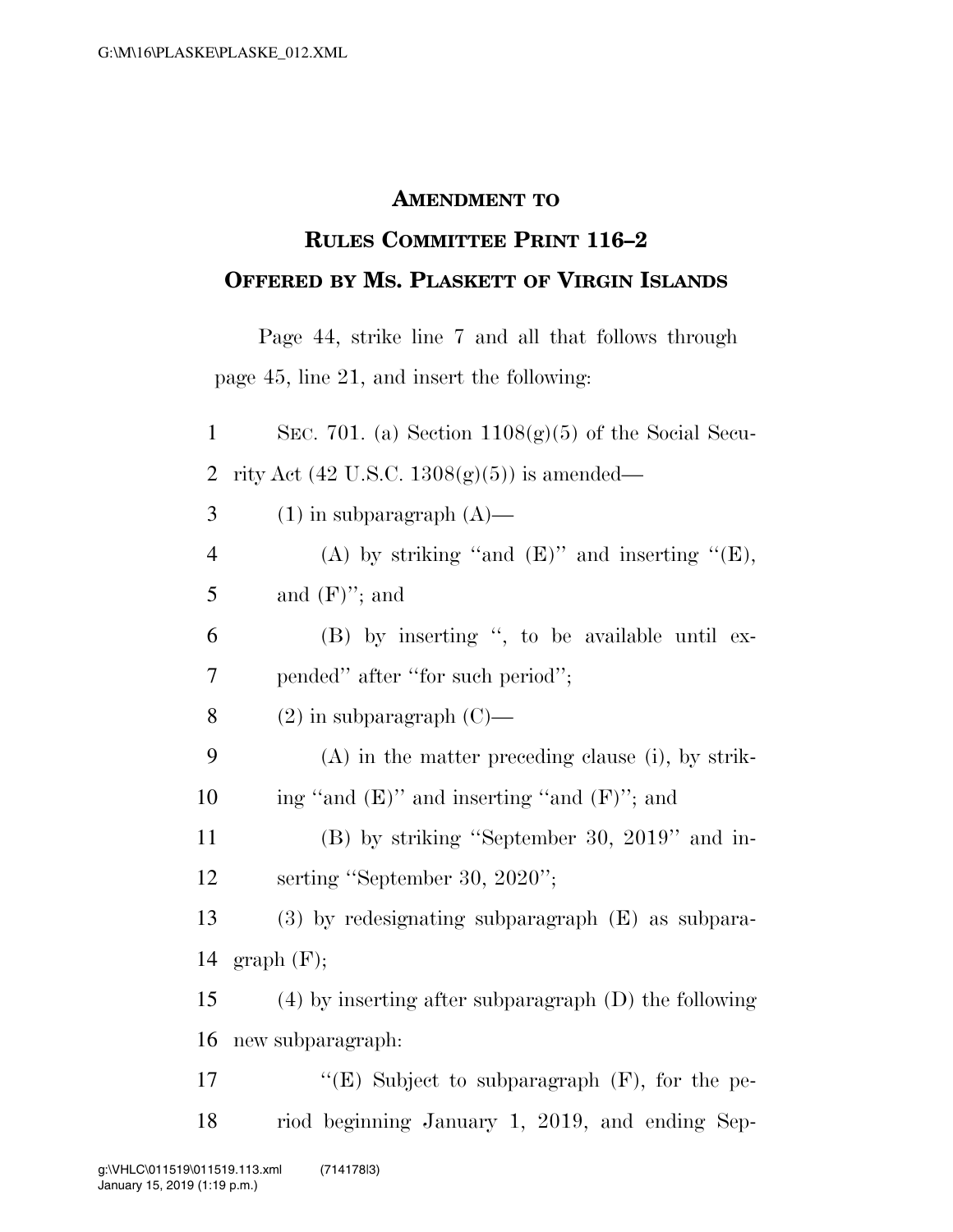$\mathfrak{D}$ 

 tember 30, 2020, the amount of the increase other- wise provided under subparagraph (A) for the Northern Mariana Islands shall be further increased by \$20,000,000.''; and

 (5) in subparagraph (F) (as redesignated by para- graph (3) of this section), by striking ''title XIX, during'' and inserting ''title XIX—

8 ''(i) for the period described in subpara- graph (C), with respect to payments for amounts expended by Puerto Rico and the Vir- gin Islands under such title, the Secretary shall increase the Federal medical assistance percent- age or other rate that would otherwise apply to 14 such payments to 100 percent;

15 ""(ii) for the period described in subpara- graph (E), with respect to payments for amounts expended by the Northern Mariana Is- lands under such title, the Secretary shall in- crease the Federal medical assistance percent- age or other rate that would otherwise apply to 21 such payments to 100 percent; and

22 ""(iii) for the period beginning January 1, 2019, and ending September 30, 2020, with re- spect to payments for amounts expended by Guam and American Samoa under such title,